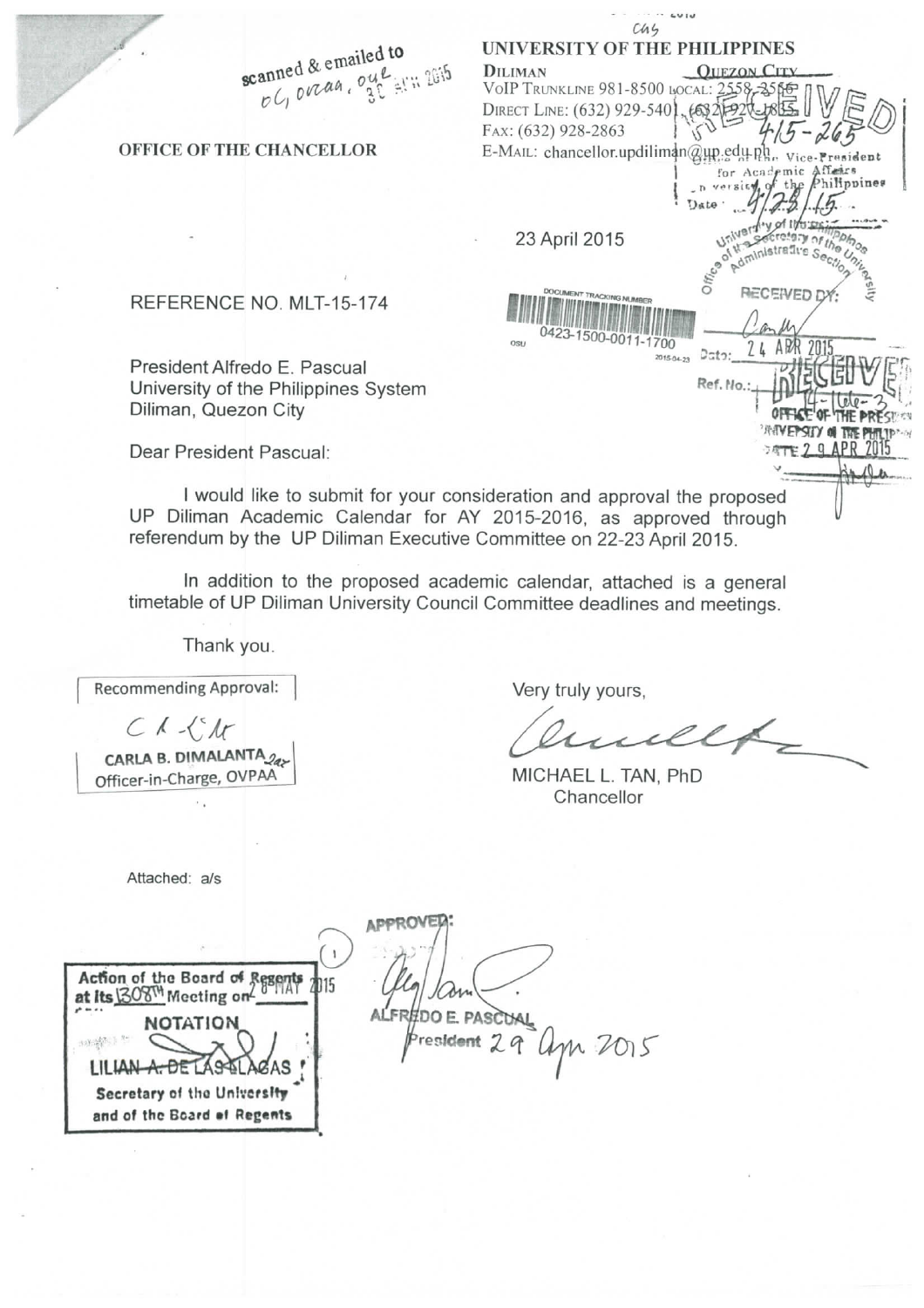

## **UNIVERSITY OF THE PHILIPPINES DILIMAN**  Proposed ACADEMIC CALENDAR for AY 2015-2016

|                                                                                                              | <b>FIRST SEMESTER</b>      | <b>SECOND SEMESTER</b>                              | MIDYEAR 2016              |
|--------------------------------------------------------------------------------------------------------------|----------------------------|-----------------------------------------------------|---------------------------|
| Physical Examination for Incoming Freshmen                                                                   | 02 Mar, Mon - 31 Jul, Fri  |                                                     |                           |
| Deadline for transfer students                                                                               | 30 Jun, Tue                |                                                     |                           |
| ADVANCE REGISTRATION FOR FRESHMEN                                                                            | 06 Jul, Mon - 10 Jul, Fri  |                                                     |                           |
| Freshmen Orientation Program                                                                                 | 07 Jul, Tue - 11 Jul, Sat  |                                                     |                           |
| Removal examination period*                                                                                  | 17 Jul, Fri - 28 Jul, Tue  | 17-18 Dec 2015 and<br>04 - 11 Jan 2016              | 27 May, Fri - 08 Jun, Wed |
| Validation for advance credit                                                                                | 13 Jul, Mon - 08 Aug, Sat  | 08 - 14 Dec 2015 and<br>04 - 22 Jan                 |                           |
| Deadline for Appeals for Readmission**/Extension of MRR                                                      | 06 Jul, Mon                | 06 Jan, Wed                                         | 08 Jun, Wed               |
| <b>REGISTRATION PERIOD</b>                                                                                   |                            |                                                     |                           |
| Freshmen, Graduating, Varsity & Graduate students                                                            | 28 Jul, Tue - 30 Jul, Thu  | 12 Jan, Tue - 14 Jan, Thu                           | 09 Jun, Thu - 10 Jun, Fri |
| All UPD Undergraduate & Graduate students                                                                    | 29 Jul, Wed - 30 Jul, Thu  | 13 Jan, Wed - 14 Jan, Thu                           | (For all students)        |
| All students including Cross registrants/Non-Degree/Special students                                         | 30 Jul, Thu                | 14 Jan, Thu                                         |                           |
| Registration Integration Day                                                                                 | 31 Jul, Fri                | 15 Jan, Fri                                         |                           |
| <b>START OF CLASSES</b>                                                                                      | 03 Aug, Mon                | 18 Jan, Mon                                         | 13 Jun, Mon               |
| FRESHMEN WELCOME ASSEMBLY                                                                                    | 03Aug. Mon                 |                                                     |                           |
| Last day of withdrawal of enlistment                                                                         | 06 Aug, Thu                | 21 Jan, Thu                                         | 13 Jun, Mon               |
| Last day of Change of Matriculation (CoM) and payment                                                        | 10 Aug, Mon                | 25 Jan, Mon                                         | 14 Jun, Tue               |
| <b>UP Foundation Day</b>                                                                                     |                            |                                                     | 18 Jun, Sat               |
| Deadline for filing application for UPCAT                                                                    | TBA                        |                                                     |                           |
|                                                                                                              |                            |                                                     |                           |
| For Metro Manila schools                                                                                     | (c/o Office of Admissions) |                                                     |                           |
| For Non-Metro Manila schools                                                                                 |                            |                                                     |                           |
| Deadline for students to file application for graduation at their college for those graduating as of         |                            |                                                     |                           |
| the end of:<br>1" Sem AY 2015-2016                                                                           |                            |                                                     |                           |
| 2 <sup>nd</sup> Sem AY 2015-2016                                                                             | 18 Aug, Tue                | 05 Feb, Fri                                         |                           |
|                                                                                                              |                            |                                                     | 28 Jun, Tue               |
| Midyear 2016                                                                                                 |                            |                                                     |                           |
| UP COLLEGE ADMISSION TEST (UPCAT)                                                                            |                            |                                                     |                           |
| Mid-Semester                                                                                                 | 01 Oct, Thu                | 17 Mar, Thu                                         | 28 Jun, Tue               |
| HOLY WEEK BREAK (for students only)                                                                          |                            | 21-27 March                                         |                           |
| Alternative Classroom Learning Experience (ACLE)                                                             | 15 Oct, Thu                | 31 Mar. Thu                                         |                           |
| DEADLINE FOR DROPPING SUBJECTS                                                                               | 30 Oct, Fri                | 20 Apr, Wed                                         | 06 Jul, Wed               |
| DEADLINE FOR FILING LEAVE OF ABSENCE (LOA) - applies to both enrolled and not currently enrolled             |                            |                                                     |                           |
| students who wish to go on leave                                                                             | 13 Nov, Fri                | 02 May, Mon                                         |                           |
| Last day for graduating students to clear their deficiencies                                                 | 23 Oct, Fri                | 15 Apr, Fri                                         | 22 Jun, Wed               |
| <b>END OF CLASSES</b>                                                                                        | 28 Nov. Sat                | 19 May, Thu                                         | 14 Jul, Thu               |
| Integration Period                                                                                           | 01 Dec, Tue                | 20 May, Fri                                         | 15 Jul, Fri               |
| FINAL EXAMINATIONS                                                                                           |                            | 02 Dec, Wed - 10 Dec, Thu 21 May, Sat - 28 May, Sat | 18 Jul, Mon - 19 Jul, Tue |
| Lantern Parade                                                                                               | 14 Dec, Mon                |                                                     |                           |
| Christmas Break                                                                                              | 19 Dec, Sat - 03 Jan, Sun  |                                                     |                           |
| DATES TO REMEMBER FOR COLLEGES & COMMITTEES                                                                  |                            |                                                     |                           |
| DEADLINE FOR GRADE SUBMISSION                                                                                | 18 Dec, Fri                | 07 Jun, Tue                                         | 28 Jul, Thu               |
|                                                                                                              | 8 Jul, Wed                 | 06 Jan, Wed                                         | 23 May, Mon               |
| Deadline for colleges to submit appeals/cases for CSAPG consideration                                        | 17 Aug, Mon                | 01 Feb, Mon                                         | 08 Jun, Wed               |
|                                                                                                              | 13 Jul, Mon                | 11 Jan, Mon                                         | 30 May, Fri               |
| COMMITTEE ON STUDENT ADMISSIONS, PROGRESS & GRADUATION (CSAPG) Meetings                                      | 24 Aug, Mon                | 08 Feb, Mon                                         | 13 Jun, Mon               |
| CURRICULUM COMMITTEE MEETING                                                                                 | 27 July, Mon               | 22 Jan, Fri                                         | 16 May, Mon               |
| Deadline for colleges to submit to the OUR the approved List of Candidates for Graduation for those          |                            |                                                     |                           |
| graduating as of the end of:                                                                                 |                            |                                                     |                           |
| Midyear 2015                                                                                                 | 21 Aug, Fri                |                                                     |                           |
| 1 <sup>st</sup> Sem AY 2015-2016                                                                             |                            | 05 Feb, Fri                                         |                           |
| 2 <sup>nd</sup> Sem AY 2015-2016                                                                             |                            |                                                     | 13 Jun, Mon               |
| Deadline for colleges to submit to the OUR the tentative List of Candidates for Graduation as of the end of: |                            |                                                     |                           |
| 1 <sup>st</sup> Sem AY 2015-2016                                                                             | 18 Aug, Tue                |                                                     |                           |
| 2 <sup>nd</sup> Sem AY 2015-2016                                                                             |                            | 12 Feb, Fri                                         |                           |
| Midyear                                                                                                      |                            |                                                     | 05 Jul, Tue               |
| UNIVERSITY COUNCIL MEETING TO RECOMMEND FOR BOR APPROVAL THE LIST OF CANDIDATES                              |                            |                                                     |                           |
| FOR GRADUATION for those graduating as of the end of:                                                        |                            |                                                     |                           |
| Midyear 2015                                                                                                 | 07 Sep, Mon                |                                                     |                           |
| 1 <sup>1</sup> Sem AY 2015-2016                                                                              |                            | 15 Feb, Mon                                         |                           |
| 2 <sup>nd</sup> Sem AY 2015-2016                                                                             |                            |                                                     | 20 Jun, Mon               |
| BOARD OF REGENTS (BOR) MEETING TO APPROVE GRADUATION ***                                                     | Per BOR schedule           | Per BOR schedule                                    | Per BOR schedule          |
| COMMENCEMENT EXERCISES                                                                                       |                            |                                                     | 26 Jun, Sun               |

 $e_{\text{Approved}}$  by the Board of Regents at its \_\_\_\_\_\_\_th Meeting on \_\_\_\_\_\_\_\_\_\_. Applies to all units except the MBA and MS Finance programs of the Virata School of Business, the MM Program of UPEPP and UPEPO, and the Sorina-ASIA program of the School of Urban and Regional Planning.

° For the Midyear session, 3-unit lecture classes meet two (2) hours daily, Monday to Friday, for 24 class days.<br>Deadline for application for transfer subject to finalization.

\* A special removal schedule outside this period may be implemented by the Unit subject to removal fees.

\*\* Appeals submitted beyond the deadline will be processed for the following term.

\*\*\* Per OSU, BOR Meetings are usually held every last Thursday of the manth. However, the BOR Chair or UP President may ask for a re-scheduling of the said meeting. For December, the BOR Meeting is usually

Alternative Classroom Learning Experience (ACLE) is an activity of the UPD Student Council (USC) and is held two Thursdays after the Mid-Semesters of the 1st and 2nd Semesters.

NOTE: Registration period is when a student becomes "Officially registered," which means that the student has already gone through a'l the processes involved in registration up to payment of fees. (p. 11 of the UPD General Catalogue 2004-2010)

| HOLIDAYS in AY 2015 - 2016 |                                      |                  |                                    |                                                                                                |  |  |  |  |
|----------------------------|--------------------------------------|------------------|------------------------------------|------------------------------------------------------------------------------------------------|--|--|--|--|
|                            | 2015                                 | 2016             |                                    | Per Official Gazette post, President Benigno S. Aquino signed Proclamation No. 831, entitled   |  |  |  |  |
| 01 May, Fri                | Labor Day                            | 01 January, Fri  | New Year's Day                     | DECLARING THE REGULAR HOLIDAYS, SPECIAL (NON-WORKING) DAYS, AND SPECIAL HOLIDAY                |  |  |  |  |
| 12 June, Fri               | Independence Day                     | 08 Feb, Mon      | Lunar New Year                     | (FOR ALL SCHOOLS) FOR THE YEAR 2015.                                                           |  |  |  |  |
| 19 August, Wed             | Quezon Day (QC only)                 | 25 February, Thu | <b>EDSA Revolution Anniversary</b> |                                                                                                |  |  |  |  |
| 21 August, Fri             | Ninov Aguino Day                     | 24 Mar, Thu      | Maundy Thursday                    | According to Proclamation No. 831, the Philippines' 2015 holidays are categorized into         |  |  |  |  |
| 31 August, Mon             | National Heroes Day                  | 25 Mar, Fri      | Good Friday                        | three: Regular Holidays, Special (Non-Working) Days, and Special Holiday (for all schools).    |  |  |  |  |
| 01 November, Sun           | All Saints Day                       | 09 April, Sat    | Araw ng Kagitingan                 | The proclamation also has provisions for the national holidays in observance of Eid'l Fitr and |  |  |  |  |
| 30 November, Mon           | Bonifacio Dav                        | 01 May, Sun      | Labor Day                          | Eid ul Adha, but the exact dates are still to be determined in accordance with the Islamic     |  |  |  |  |
| 24 December, Thu           | Additional special (non-working) day | 09 May, Mon      | Presidential Election              | calendar.                                                                                      |  |  |  |  |
| 25 December, Fri           | Christmas Day                        | 12 June, Sun     | Independence Day                   |                                                                                                |  |  |  |  |
| 30 December, Wed           | Eizal Day                            |                  |                                    | Holidays in 2016 are listed according to their original dates pending the issuance of a        |  |  |  |  |
| 31 December, Thu           | Last Day of the Year                 |                  | As of 17 April 2015                | Fresidential proclamation.                                                                     |  |  |  |  |